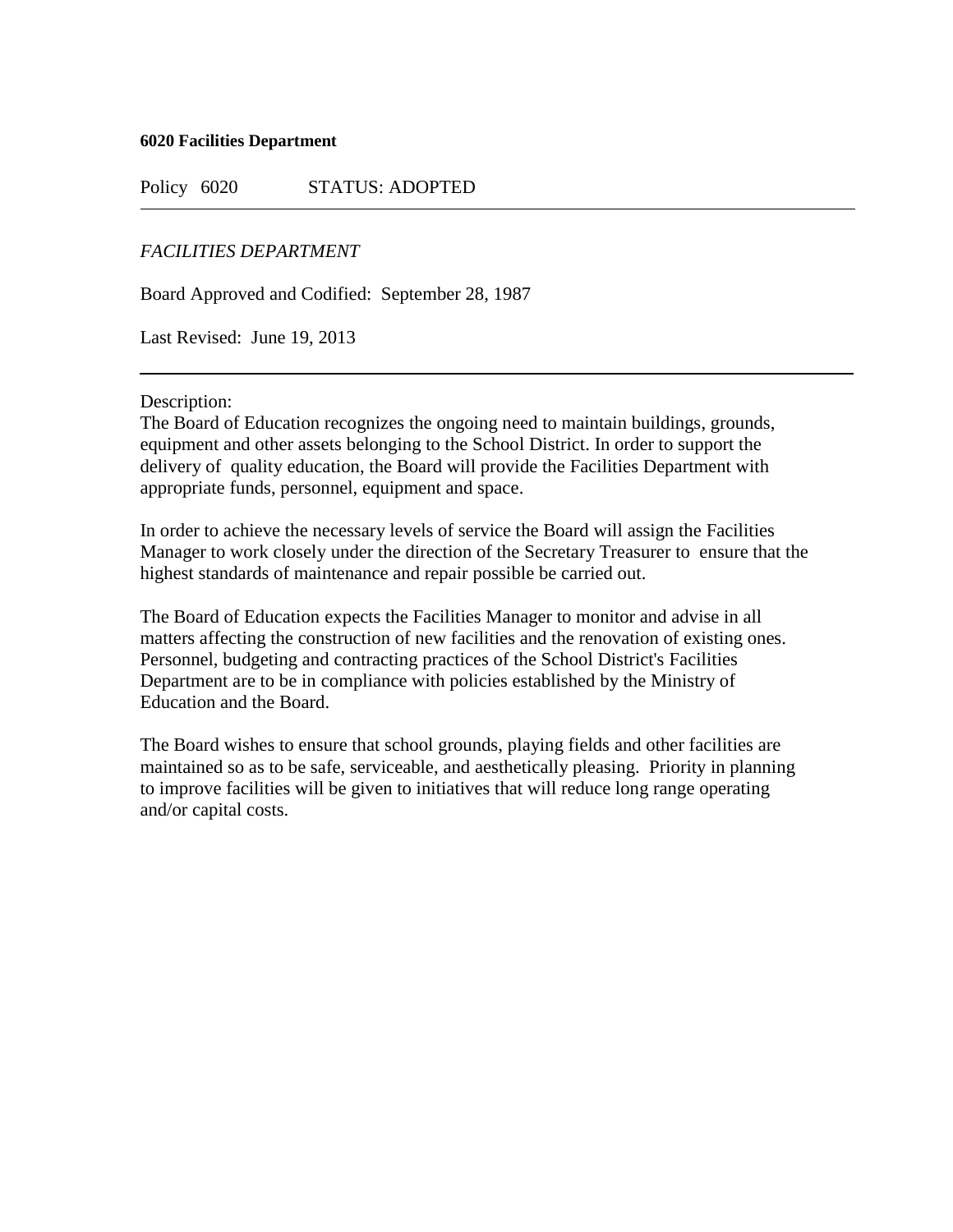# *FACILITIES DEPARTMENT*

Board Approved and Codified: September 28, 1987

Last Revised: June 19, 2013

### Description:

### **The Facilities Department shall:**

1. Be responsible for scheduled mail and supplies deliveries to each school, and the transporting of furniture and equipment to, from and between all School District properties, upon request to do so.

2. Ensure that school facilities are of a condition that they can open on time, each day schools are in session. This service will include snow removal at entrances, fire exits and avenues to the school facility.

3. Ensure adequate storage of all School District equipment that is not immediately required in school buildings. This includes the storage of maintenance equipment, seasonal equipment, outdoor educational equipment and School District vehicles, when these are not in use.

4. Be responsible for maintaining School District furniture, and participate in the tendering, delivery and storage of furniture required for schools and other District buildings.

5. Each year, develop an equipment list, by type and model. Working with the Transportation Manager, service and repair vehicles and equipment and maintain necessary records. Unless directed otherwise by the Superintendent, school principals are required to purchase equipment that is approved by the Facilities Department.

6. Provide the necessary services to the School District while recognizing an negotiated agreement exists between the unions and the Board of Education. Within constraints set by funding and by Board policy the Facilities Manager has the authority to adjust holiday schedules, hire temporary staff or contract services as may be deemed necessary to meet requirements.

7. Assist the Education Department in providing support services for extended curriculum in Outdoor Education programs. This will include maintenance of the outdoor education facility, storage, deliveries and involvement in any area where maintenance personnel would be of valuable assistance.